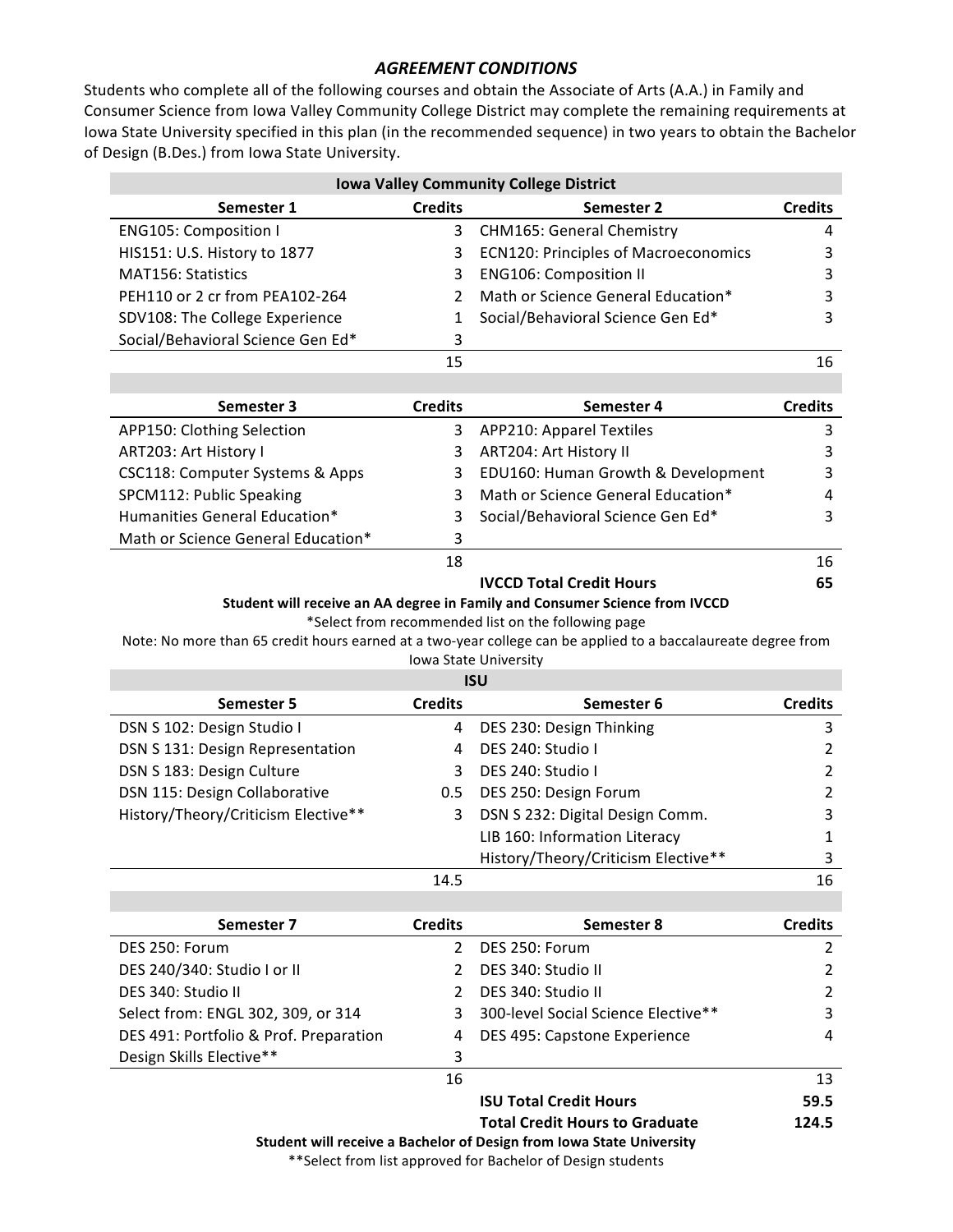**\*Iowa Valley Community College District general education recommended courses for ease of transfer to Iowa**  State University:

| <b>Social/Behavioral Science</b>               |                       | <b>ISU B.Des. General Education</b>    |
|------------------------------------------------|-----------------------|----------------------------------------|
| (courses approved for AA) 9.0                  | <b>ISU Equivalent</b> | <b>Requirement Met</b>                 |
| Choose 9 credits from (may include U.S.        |                       |                                        |
| Diversity):                                    |                       |                                        |
| ANT105 Cultural Anthropology 3.0               | ANTHR 201             | Social Sciences + Intl Perspectives*** |
| <b>ECN115 Personal Finance 3.0</b>             | <b>HD FS 283</b>      | Social Sciences                        |
| <b>ECN130 Principles of Microeconomics 3.0</b> | <b>ECON 101</b>       | Social Sciences                        |
| GEO121 World Regional Geography 3.0            | S SCI 1T              | Social Sciences                        |
| HIS152 U.S. History since 1877 3.0             | <b>HIST 222</b>       | <b>Humanities</b>                      |
| HIS254 American Indian History 3.0             | HIST <sub>2T</sub>    | Humanities + US Diversity****          |
| POL111 American National Government 3.0        | <b>POL S 215</b>      | Social Sciences                        |
| PSY111 Introduction to Psychology 3.0          | <b>PSYCH 101</b>      | <b>Social Sciences</b>                 |
| PSY241 Abnormal Psychology 3.0                 | <b>PSYCH 2T</b>       | Social Sciences                        |
| PSY251 Social Psychology 3.0                   | <b>PSYCH 280</b>      | Social Sciences                        |
| SOC110 Introduction to Sociology 3.0           | SOC 134               | <b>Social Sciences</b>                 |
| SOC115 Social Problems 3.0                     | SOC 235               | Social Sciences + US Diversity****     |
| SOC120 Marriage and Family 3.0                 | SOC 219               | Social Sciences                        |

|                                               |                       | <b>ISU B.Des. General Education</b>                       |
|-----------------------------------------------|-----------------------|-----------------------------------------------------------|
| Humanities (courses approved for AA) 9.0      | <b>ISU Equivalent</b> | <b>Requirement Met</b>                                    |
| ART203 Art History I 3.0                      | <b>ART H 280</b>      | History/Theory/Criticism + Intl Perspectives***           |
| ART204 Art History II 3.0                     | <b>ART H 281</b>      | History/Theory/Criticism + Intl Perspectives***           |
| Choose 3 additional credits from (may include |                       |                                                           |
| U.S. Diversity):                              |                       |                                                           |
| ART101 Art Appreciation 3.0                   | ART 1T                | History/Theory/Criticism (Art 203 + Art 204<br>preferred) |
| ASL131 American Sign Language I 3.0           | WLC 1T                | Humanities + US Diversity****                             |
| ASL161 American Sign Language II 3.0          | WLC 1T                | Humanities + US Diversity****                             |
| CLS150 Latin American Hist. & Culture 3.0     | LAS 1T                | <b>Humanities</b>                                         |
| CLS163 Thai Culture 3.0                       | HUM 1T                | <b>Humanities</b>                                         |
| DRA102 Elements of Theatre 3.0                | <b>THTRE 106</b>      | Humanities                                                |
| DRA110 Introduction to Film 3.0               | JL MC 1T              | <b>Social Sciences</b>                                    |
| FLS241 Intermediate Spanish I 4.0             | <b>SPAN 201</b>       | Humanities + Intl Perspectives***                         |
| FLS242 Intermediate Spanish II 4.0            | <b>SPAN 202</b>       | Humanities + Intl Perspectives***                         |
| HIS112 Western Civil: Ancnt/Erly Mdrn 4.0     | <b>HIST 201</b>       | Humanities + Intl Perspectives***                         |
| HIS113 Western Civil: ErlyMdrn/Present 4.0    | <b>HIST 202</b>       | Humanities + Intl Perspectives***                         |
| HIS145 Modern East Asian Cultures 3.0         | HIST 1T               | <b>Humanities</b>                                         |
| HIS214 Russian History and Culture 3.0        | HIST <sub>2T</sub>    | Humanities                                                |
| LIT101 Introduction to Literature 3.0         | <b>ENGL 201</b>       | Humanities                                                |
| LIT110 American Lit to Mid-1800's 3.0         | <b>ENGL 227</b>       | Humanities                                                |
| LIT111 American Lit since Mid-1800's 3.0      | <b>ENGL 228</b>       | <b>Humanities</b>                                         |
| LIT120 American Novel 3.0                     | <b>ENGL 2T</b>        | <b>Humanities</b>                                         |
| LIT127 American Folklore 1.0                  | <b>ENGL 1T (1)</b>    | Humanities                                                |
| LIT129 African American Literature 1.0        | <b>ENGL 2T</b>        | Humanities + US Diversity****                             |
| LIT133 Minority Voices in US Literature 3.0   | <b>ENGL 2T</b>        | Humanities + US Diversity****                             |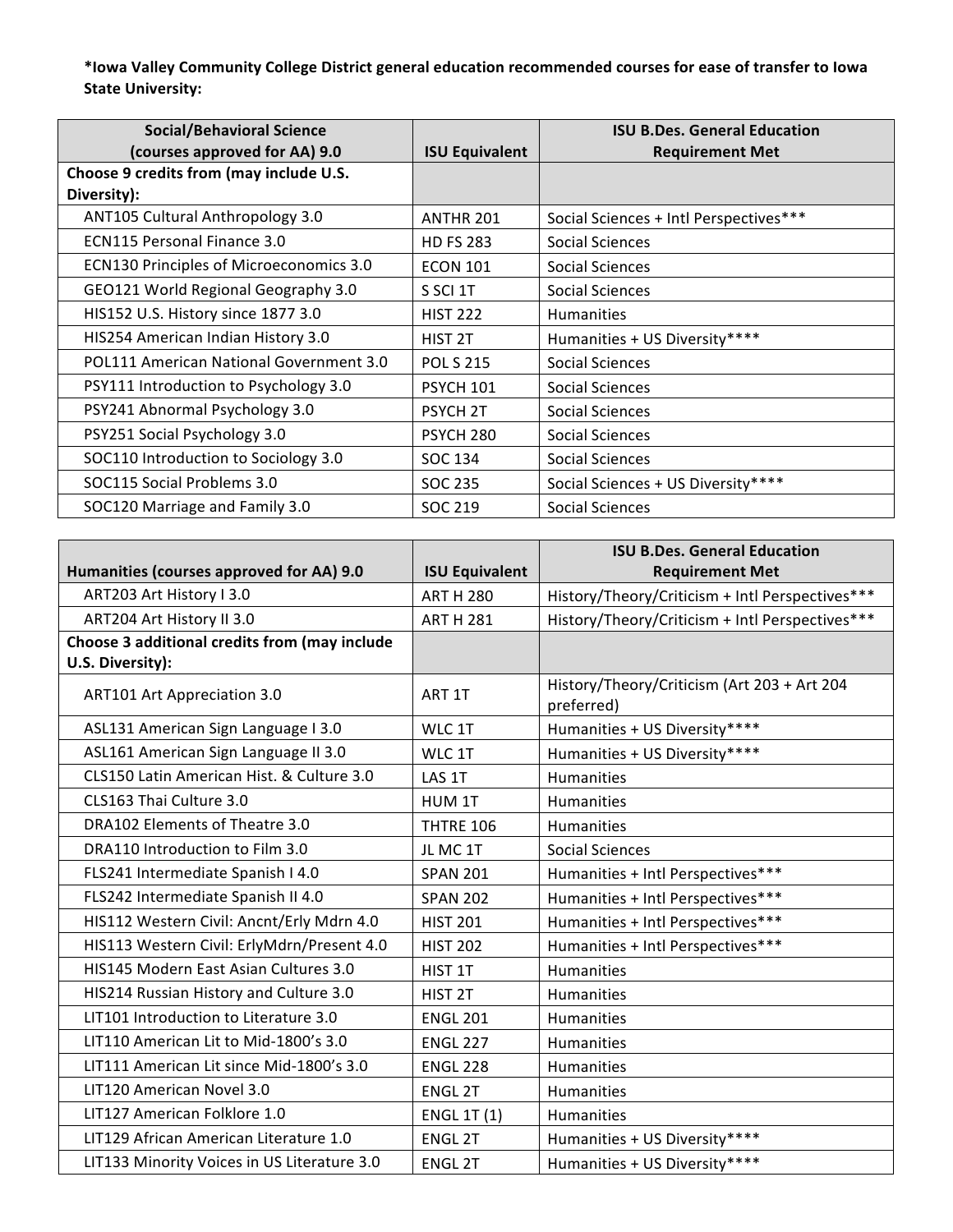| LIT140 British Literature I 3.0          | <b>ENGL 225</b>    | <b>Humanities</b>                 |
|------------------------------------------|--------------------|-----------------------------------|
| LIT141 British Literature II 3.0         | <b>ENGL 226</b>    | <b>Humanities</b>                 |
| LIT150 World Literature L3.0             | <b>ENGL 2T</b>     | <b>Humanities</b>                 |
| LIT151 World Literature II 3.0           | <b>ENGL 2T</b>     | <b>Humanities</b>                 |
| LIT162 The Short Novel 1.0               | <b>ENGL 2T (1)</b> | <b>Humanities</b>                 |
| LIT163 The Short Story 1.0               | <b>ENGL 2T (1)</b> | <b>Humanities</b>                 |
| LIT164 Modern Short Novel 3.0            | <b>ENGL 2T</b>     | <b>Humanities</b>                 |
| LIT179 Mythology 2.0                     | <b>ENGL 2T (2)</b> | <b>Humanities</b>                 |
| LIT187 Detective Fiction 2.0             | <b>ENGL 2T (2)</b> | <b>Humanities</b>                 |
| MUS100 Music Appreciation 3.0            | <b>MUS 102</b>     | Humanities + Intl Perspectives*** |
| MUS205 Jazz History and Appreciation 3.0 | MUS 2T             | Humanities + US Diversity****     |
| PHI101 Introduction to Philosophy 3.0    | <b>PHIL 201</b>    | <b>Humanities</b>                 |
| PHI105 Introduction to Ethics 3.0        | <b>PHIL 230</b>    | <b>Humanities</b>                 |
| REL101 Survey of World Religions 3.0     | <b>RELIG 250</b>   | <b>Humanities</b>                 |

| <b>Math and Science</b>                      | <b>ISU Equivalent</b>  | <b>ISU B.Des. General Education</b>           |
|----------------------------------------------|------------------------|-----------------------------------------------|
| (courses approved for AA) 10.0               |                        | <b>Requirement Met</b>                        |
| Choose 10 credits from:                      |                        |                                               |
| BIO105 Introductory Biology 4.0              | <b>BIOL 1T (4)</b>     | Mathematical, Physical, & Biological Sciences |
| BIO112 General Biology I 4.0                 | <b>BIOL 2T (4)</b>     | Mathematical, Physical, & Biological Sciences |
| BIO113 General Biology II 4.0                | <b>BIOL 2T (4)</b>     | Mathematical, Physical, & Biological Sciences |
| BIO146 Genetics 3.0                          | <b>BIOL 313</b>        | Mathematical, Physical, & Biological Sciences |
| <b>BIO148 Human Genetics 3.0</b>             | <b>GEN 260</b>         | Mathematical, Physical, & Biological Sciences |
| BIO151 Nutrition 3.0                         | <b>FS HN 167</b>       | Mathematical, Physical, & Biological Sciences |
| BIO168 Human Anatomy & Physiology I 4.0      | <b>BIOL 1T (4)</b>     | Mathematical, Physical, & Biological Sciences |
| BIO173 Human Anatomy & Physiology II 4.0     | <b>BIOL 1T (4)</b>     | Mathematical, Physical, & Biological Sciences |
| BIO186 Microbiology 4.0                      | <b>MICRO 2T (4)</b>    | Mathematical, Physical, & Biological Sciences |
| BUS230 Quantitative Methods/Business 3.0     | <b>MATH 150</b>        | Mathematical, Physical, & Biological Sciences |
| BUS235 Calculus for Business & Soc. Sci. 3.0 | <b>MATH 151</b>        | Mathematical, Physical, & Biological Sciences |
| CHM122 Intro to General Chemistry 4.0        | CHEM 163 (4)           | Mathematical, Physical, & Biological Sciences |
| CHM175 General Chemistry II 4.0              | CHEM 178 +<br>178L (4) | Mathematical, Physical, & Biological Sciences |
| CHM261 Organic Chemistry I 4.0               | CHEM 331 +<br>331L(4)  | Mathematical, Physical, & Biological Sciences |
| CHM271 Organic Chemistry II 4.0              | CHEM 332 +<br>332L (4) | Mathematical, Physical, & Biological Sciences |
| ENV120 Environmental Biology 3.0             | <b>BIOL 173</b>        | Mathematical, Physical, & Biological Sciences |
| <b>ENV122 Environmental Biology 4.0</b>      | <b>BIOL 2T (4)</b>     | Mathematical, Physical, & Biological Sciences |
| MAT110 Math for Liberal Arts 3.0             | MATH 1T                | Mathematical, Physical, & Biological Sciences |
| MAT129 Precalculus 5.0                       | <b>MATH 1T (5)</b>     | Mathematical, Physical, & Biological Sciences |
| <b>MAT158 Statistics II 3.0</b>              | STAT 1T                | Mathematical, Physical, & Biological Sciences |
| MAT210 Calculus I 4.0                        | MATH 165 (4)           | Mathematical, Physical, & Biological Sciences |
| MAT216 Calculus II 4.0                       | MATH 166 (4)           | Mathematical, Physical, & Biological Sciences |
| MAT219 Calculus III 4.0                      | MATH 265 (4)           | Mathematical, Physical, & Biological Sciences |
| PHS120 Exploring Physical Science 4.0        | SCI 1T (4)             | Mathematical, Physical, & Biological Sciences |
| PHS142 Principles of Astronomy 3.0           | ASTRO 120              | Mathematical, Physical, & Biological Sciences |
| PHY106 Survey of Physics 4.0                 | PHYS 106 (4)           | Mathematical, Physical, & Biological Sciences |